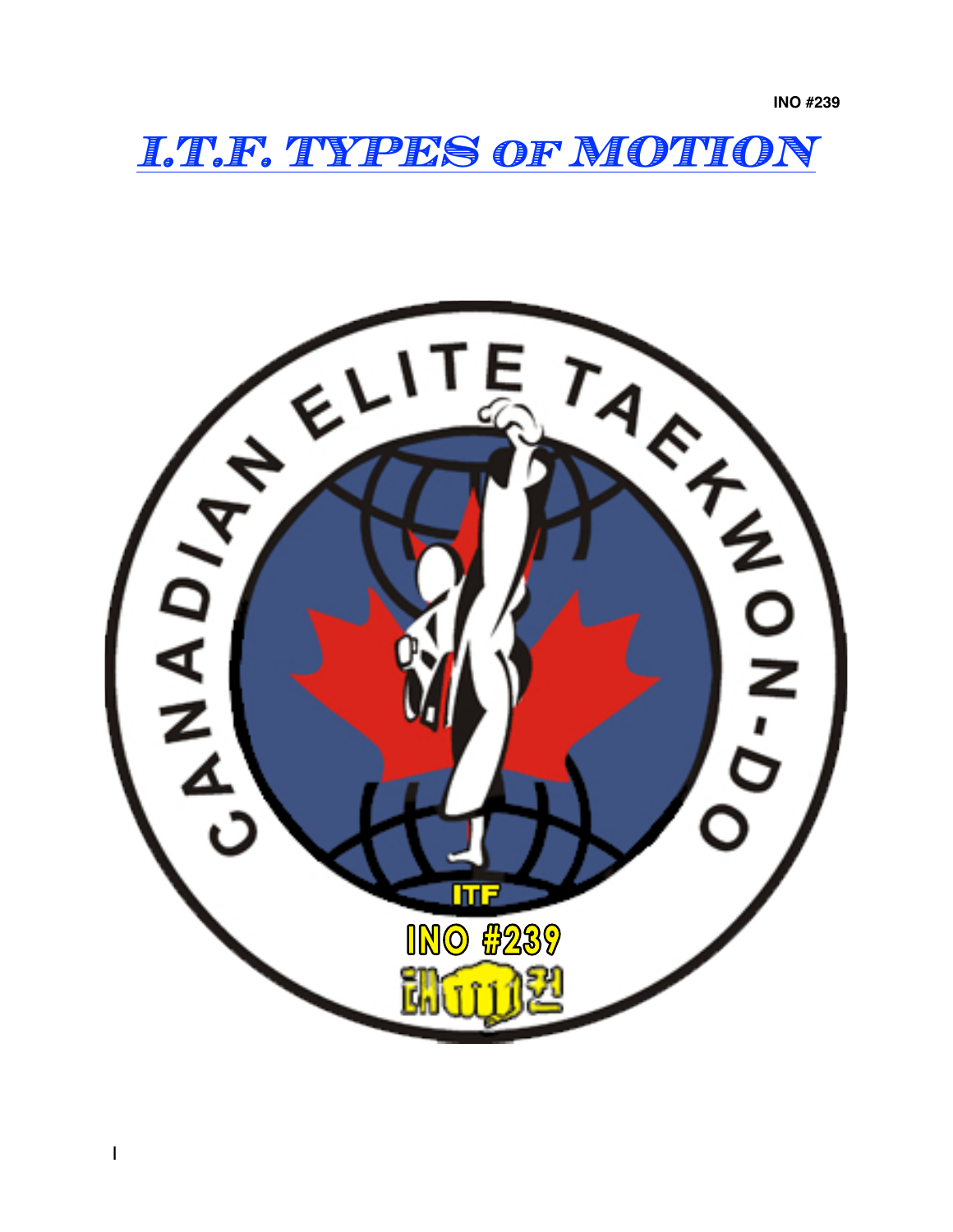# *ITF TAEKWON-DO TYPES OF MOTION*

### **"A GOOD STUDENT STUDIES SCIENTIFICALLY AND THEORETICALLY"** Founder of Taekwon-Do - **"General Choi Hong Hi"**

 To become proficient in the **Art of Taekwon-Do**, one must **comprehend** and **develop**  the ability to perform the different types of motion used in the performance of the techniques within the **"Art Of ITF Taekwon-Do". Comprehension & Development** are two of many ways to become a fundamentally sound practitioner as well as a thorough Assistant Instructor and Instructor.

 It is necessary to maintain the integrity General Choi's orthodox Taekwon-Do through the standard practice of technique while paying diligent attention to the vast transitional movements used to perform the various applications of technique. Many of these transitional movements are referred as types of motion which can be defined, while other are more broad in conjunction with one another the various combinations of movement.

**Types of motion noted in the performance patterns in General Choi's encyclopedia:**

# **NORMAL / CONTINUOUS / FAST / SLOW / CONNECTING / CONSECUTIVE / STAMPING / SLIDING / SHIFTING / CIRCULAR / DODGING**

First the practitioner must begin with the "NORMAL" or "NATURAL" motion, which is not commonly referenced as a type of motion, but is in fact by definition, the way all techniques should be performed according to the nine "Training Secrets" of I.T.F. Taekwon-Do. Without these fundamental principals being employed, movements become stiff and ungraceful. The practitioner must develop the ability to relax in transition from one technique to the next.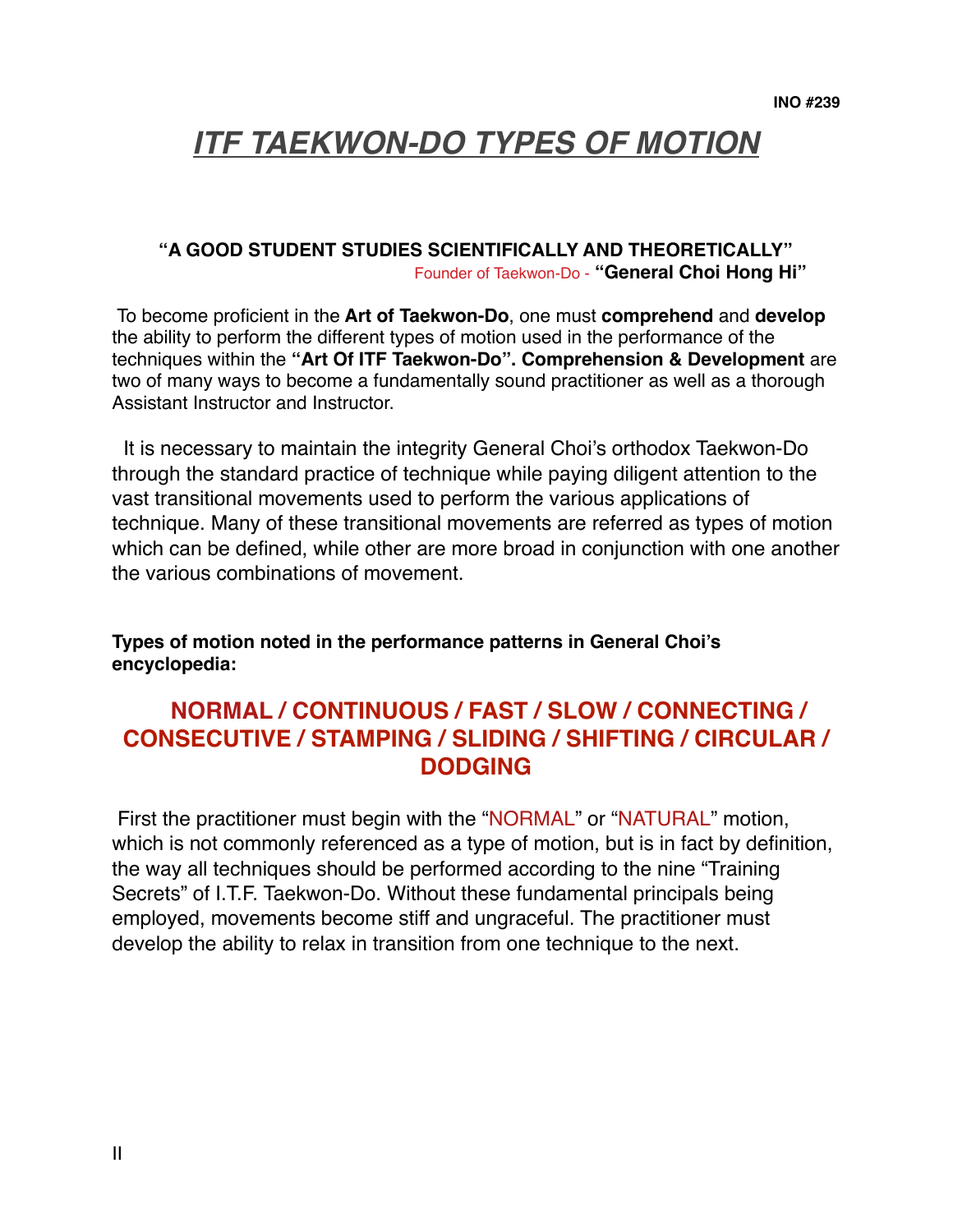# **Training Secrets of Taekwon-Do**

 1) To study the theory of power thoroughly. **REACTION FORCE, CONCENTRATION, EQUILIBRIUM, BREATH CONTROL, MASS, SPEED, SPEED & REFLEX**

- 2) To understand the purpose and method of each movement clearly.
- 3) To bring the movement of eyes, hands, feet and breath into a single coordinated action.
	- 4) To choose the appropriate attacking tool for each vital spot.
- 5) To become familiar with the correct angle and distance for attack and defence.
- 6) Keep both arms and legs bent slightly while the movement is in motion.
- 7) All movements must begin with a backwards motion with very few exceptions. However, once the movement is in motion it should not be stopped before reaching the target.
- 8) To create a sine wave during the motion by utilizing the knee spring properly.
- 9) To exhale briefly at the moment of each blow except in a connecting motion.

### **NORMAL / NATURAL MOTION**: **BOTONG DONG JAK**

 Embodies the nine training secrets of Taekwon-Do, this is the method in which all movements are to be practiced and performed, unless specified otherwise, using the knee spring to create sine wave, executing a stance, combined with a technique, exhaling sharply at the moment of impact.

THEORY: one sine wave, one technique, one breath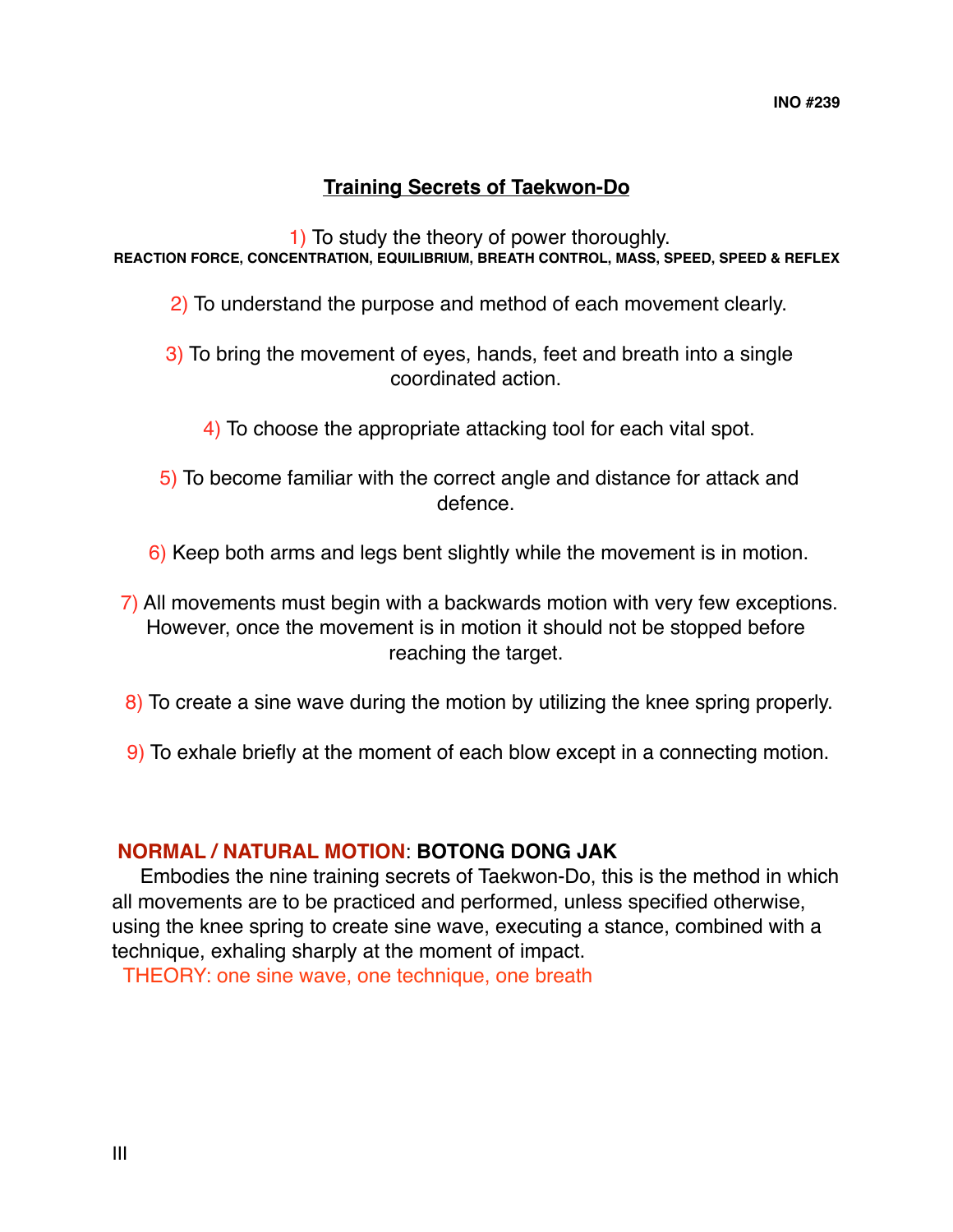### **CONTINUOUS MOTION: YONSOK DONG JAK**

DAN-GUN TUL introduces continuous motion in movements 13 &14, where two techniques are performed, while performing a sine wave with each techniques, while also performing a prolonged breath with emphasis of breath with each technique.

 THEORY: two or more techniques, two or more sine waves, one prolonged breath with emphasis of breath with all techniques

### **FAST MOTION**: **BBARON DONG JAK**

 Is introduced in DO-SAN TUL, with movements 15 &16, 19 & 20, where two movements are performed, with two sine waves, and two breaths, but all performed at a faster tempo than "normal', or "continuous" motions, hence the name "fast motion", these techniques should be performed in the same amount of time it takes to perform a single "normal motion", therefore, there is no dipping motion with the second sine wave, it is continued or assumed from the first sine wave.

 THEORY: two techniques, two breaths, two sine waves; the second sine wave is continue or assumed from the first sine wave

## **SLOW MOTION**: **NEURIN DONG JAK**

 JOONG-GUN TUL introduces "slow motion" movements 27, 29 & 30, this type of motion was intended to show the beauty, strength, balance, precision, and gracefulness of Taekwon-Do, by showing stability and control throughout the movement, performing one technique, one sine wave, and one breath, without acceleration, or emphasis of breath at the completion of the technique.

 THEORY: one technique, one sine wave, one breath, all in a slow controlled fluid movement

### **CONNECTING MOTION**: **IEOJIN DONG JAK**

 YUL-GOK TUL introduces "connecting motion", in movements 16 & 17, 19 & 20, where two techniques are performed, while performing a single sine wave, with two breaths, with emphasis at the moment of impact of the second technique, both techniques performed in the amount of time as a single normal motion, because the two techniques are connected they are performed within one sine wave

 THEORY: two techniques, one sine wave, two breaths; emphasis at the moment of impact of the second technique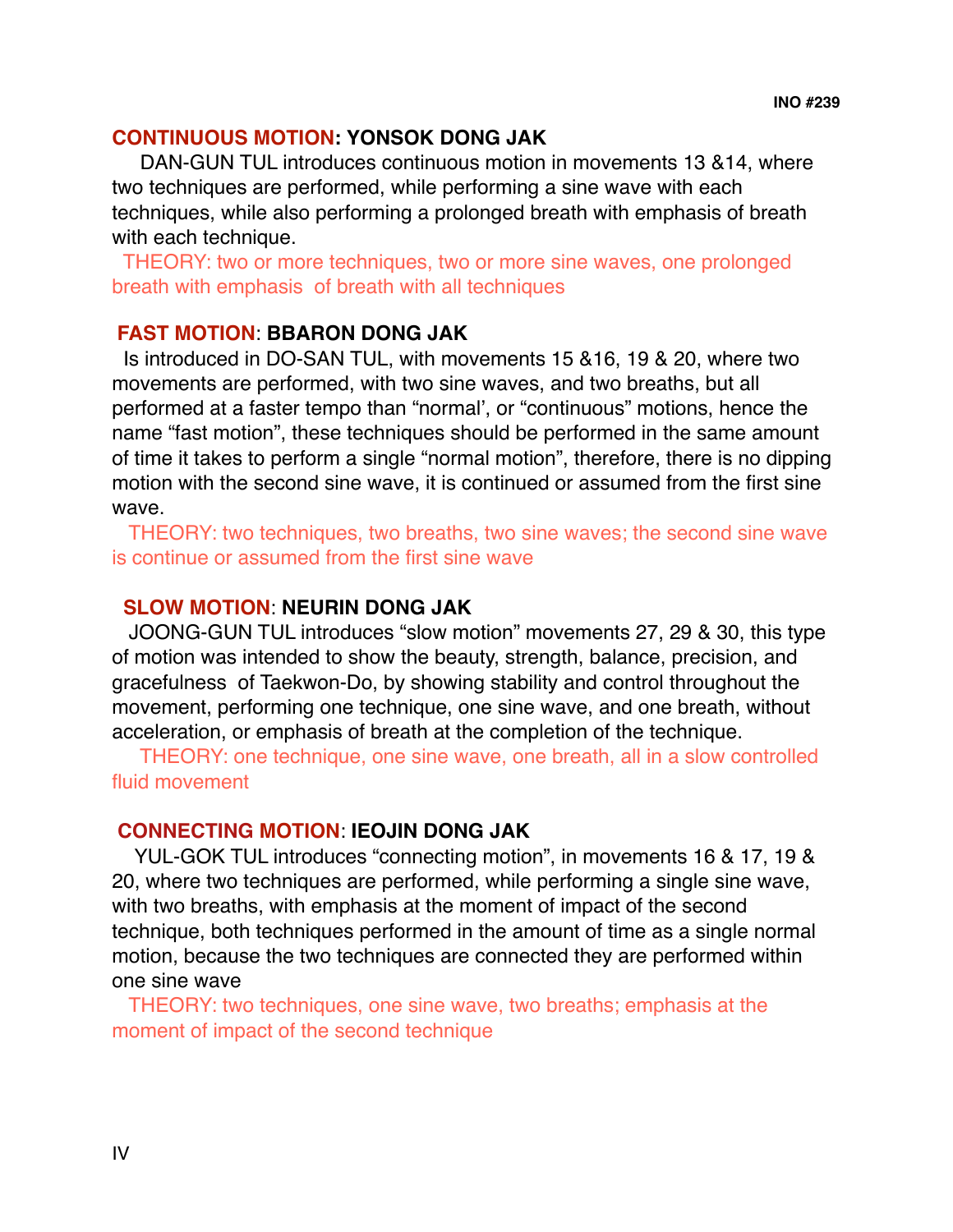### **CONSECUTIVE MOTION: CHARAE CHARAE DONG JAK**

Introduced to the Black Belt in KWANG-GAE TUL in movements 13 & 14, 17 &18, where two or more techniques are performed in succession by the same or different tools, in the same or different directions without returning the foot to the ground.

 THEORY: two or more techniques in succession, two or more breaths , in the same or different directions with the same or different tools without returning the kicking foot to the ground

### **STAMPING MOTION**: **BAPGI DONG JAK**

 TOI-GYE TUL introduces stamping motion in movements 13-18, while performing W-shape block, to stomp correctly, the practitioner should raise the ball of the foot to the belt level, while keeping the knee bent at the same angle as the stance to be executed with the technique, raising the body up slightly, then dropping the body to make use of the bodies mass, all while using the principals of the training secrets, twisting the torso to create backward motion as necessary to perform the technique appropriately etc...

 THEORY: one technique, one sine wave, one breath; with attention paid to the level the foot is raised, and the angle of the bent knees while in motion

### **SLIDING MOTION: MIKULGI DONGJAK**

HWA-RANG TUL introduces sliding in the 6th & 25th movements, this motion is used to cover more distance as the techniques is performed, this is achieved by using the knee spring to elevate the mass ever so slightly to allow both feet to slide along the floor/ground, without a hop or jump, this can be done moving both to, and away from an opponent.

 THEORY: one technique, one sine wave, one breath; covering between a half(1/2) to a full stance in distance before the moment of impact

#### **SHIFTING MOTION: JAJUNBAL DONGJAK**

KWANG-GAE TUL introduces shifting in 25th & 29th movements, this motion is used to create distance in this case, by swiftly pushing off the front leg while making a reaction with the rear leg by slipping the rear foot backward shifting the entire body. This type of motion can be used for attack also making reaction with the front leg shifting forward. The shift should cover a quarter(1/4) to a half(1/2) stance in distance.

 THEORY: one technique, one sine wave, one breath; covering between a quarter(1/4) and a half(1/2) stance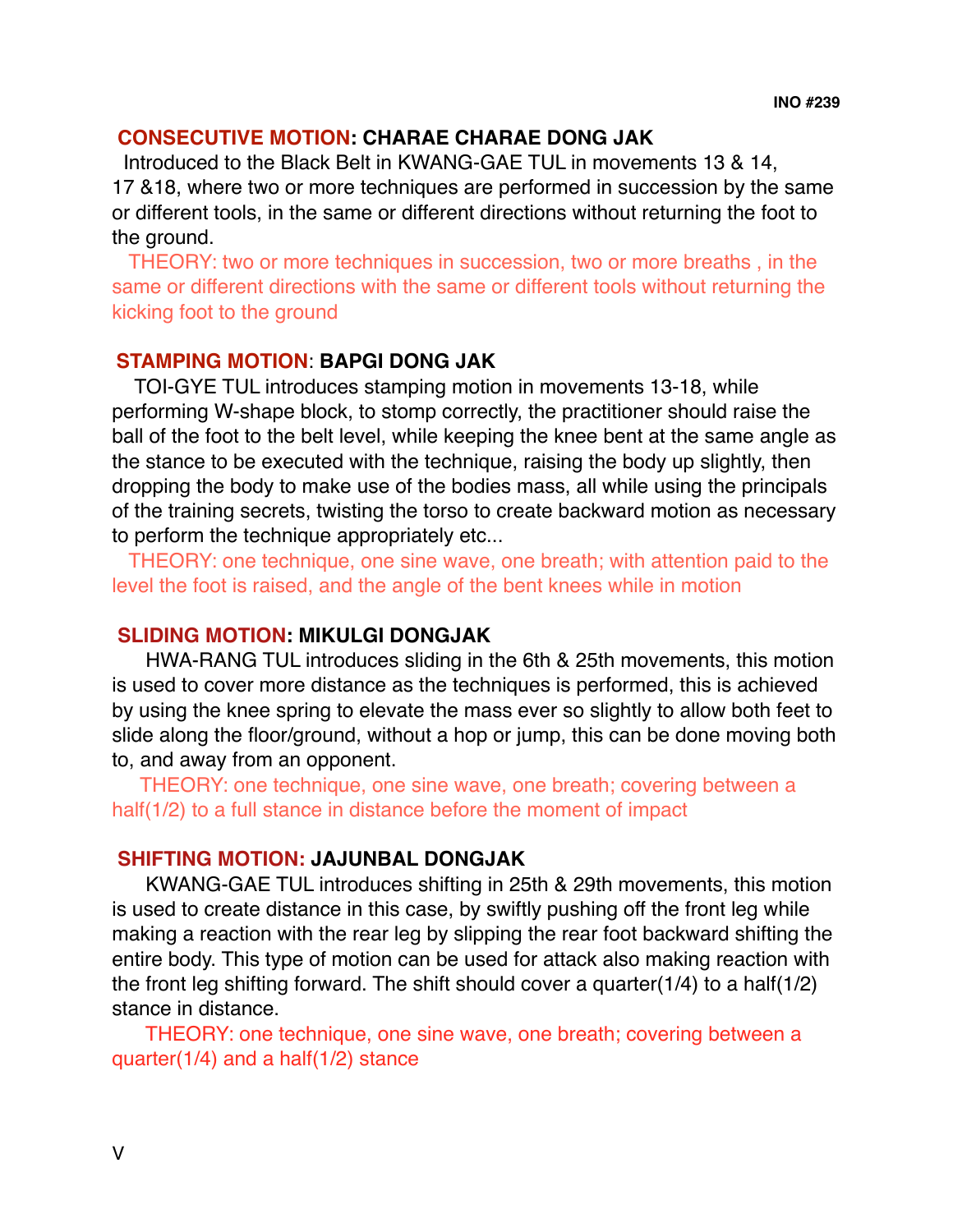#### **CIRCULAR MOTION: DOLLIMYO DONG JAK**

WON-HYO TUL introduces circular motion in the 19th & 22nd movements in the form of a circular block which is a specific technique within ITF Taekwon-do, where the inner forearm in primarily used and also the reverse knife hand can be employed, there are multiple blocking techniques which used a circular motion , however, circular motion is not restricted to blocking techniques. Various striking techniques employ the use of a circular motion such as upset punch.

 THEORY: one technique, one sine wave, one breath; while paying attention to performing the technique in a circular motion for either attack or defence

**DODGING MOTION** is by far the most vast of all the types of motion, having an expansive subcategory of motions which fall under the broad term of **DODGING.** Some terms are repetitious, however, if we visit the **"Cycle of Taekwon-Do"**, General Choi said "Taekwon-Do is composed of FUNDAMENTAL MOVEMENTS, PATTERNS, DALLYON (conditioning), SPARRING, SELF-DEFENCE TECHNIQUES that are so closely related that it is impossible to segregate one phase of instruction from another".

\*Cycle of Taekwon-Do : Page 725 - General Choi's Condensed Encyclopedia

### **DODGING MOTION: PIHAGI DONG JAK**

This term is a general reference to moving the body in any direction to avoid an attack or gain advantage over an opponent. Dodging effectively describes or consists of "foot shifting", "stepping", "shift stepping", "step shifting", "sliding", "shifting", "turning", "jumping", "body dropping" and "leg lifting". Movement 33 in GE-BAEK TUL utilizes a form of dodging, whereby adjusting distance and angle to the opponent, the practitioner is able to perform a turning kick ,using the ball of the foot, effectively striking the solar plexus of an opponent which is directly in front of them by dodging approximately a half shoulder width to the side.

 THEORY: one technique, one sine wave, one breath; while effectively moving the body swiftly in any direction to defend or attack including kicking, jumping and mid-air techniques for which sine wave does not apply

 Keeping in mind, dodging is the broad term used for the various methods in the art of Taekwon-Do to evade or perform an attack or defend in an effort to manage angle and distance for effectiveness.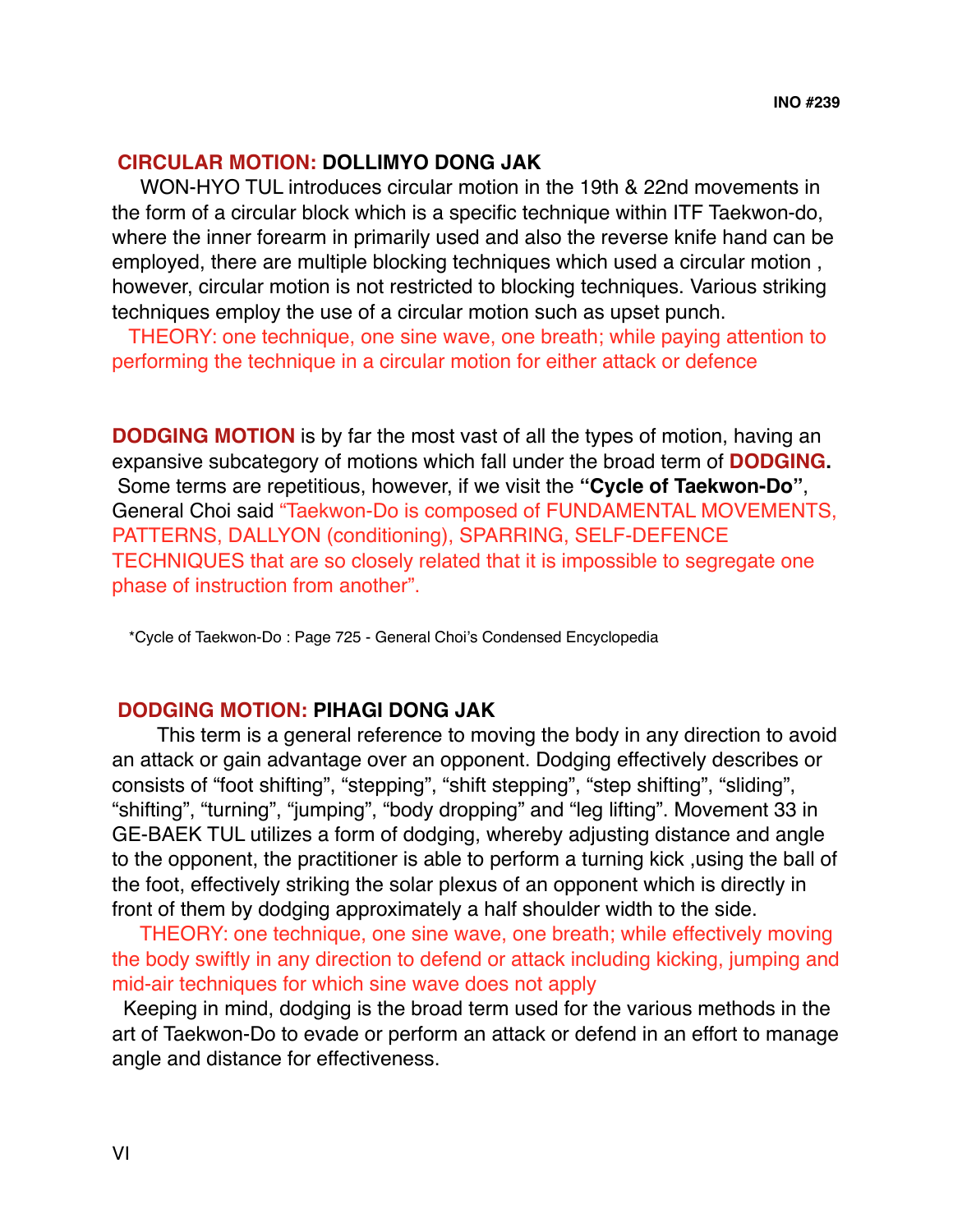# **The following all fall under "DODGING";**

**1. Foot Shifting : Jajun Bal (Single Foot & Both Feet)**

**2. Stepping : Omgyo Didigi**

**3. Shift-Stepping : Jajunbal Omgyo Didimyo** 

**4. Step-Shifting : Omgyo Didimyo Jajunbal**

**5. Sliding : Mikulgi**

**6. Turning : Dolgi**

**7. Jumping : Twigi**

**8. Body Dropping : Mom Nachugi**

**9. Leg Liifting : Bal Dulgi**

#### **Basic Principles:**

1. Defender should react in a swift and smooth reflexive action when shifting the body weight

2. A correct posture must be maintained at all times, especially after completing a bigger movement

3. While dodging, be observant of any openings on the part of the opponent that might be vulnerable to a counter-attack motion

# **Stepping : Omgyo Didigi**

**1.** Single Stepping : Ilbo Omgyo Didigi

2. Double Stepping : Ibo Omgyo Didigi

3. Treble Stepping : Sambo Omgyo Didigi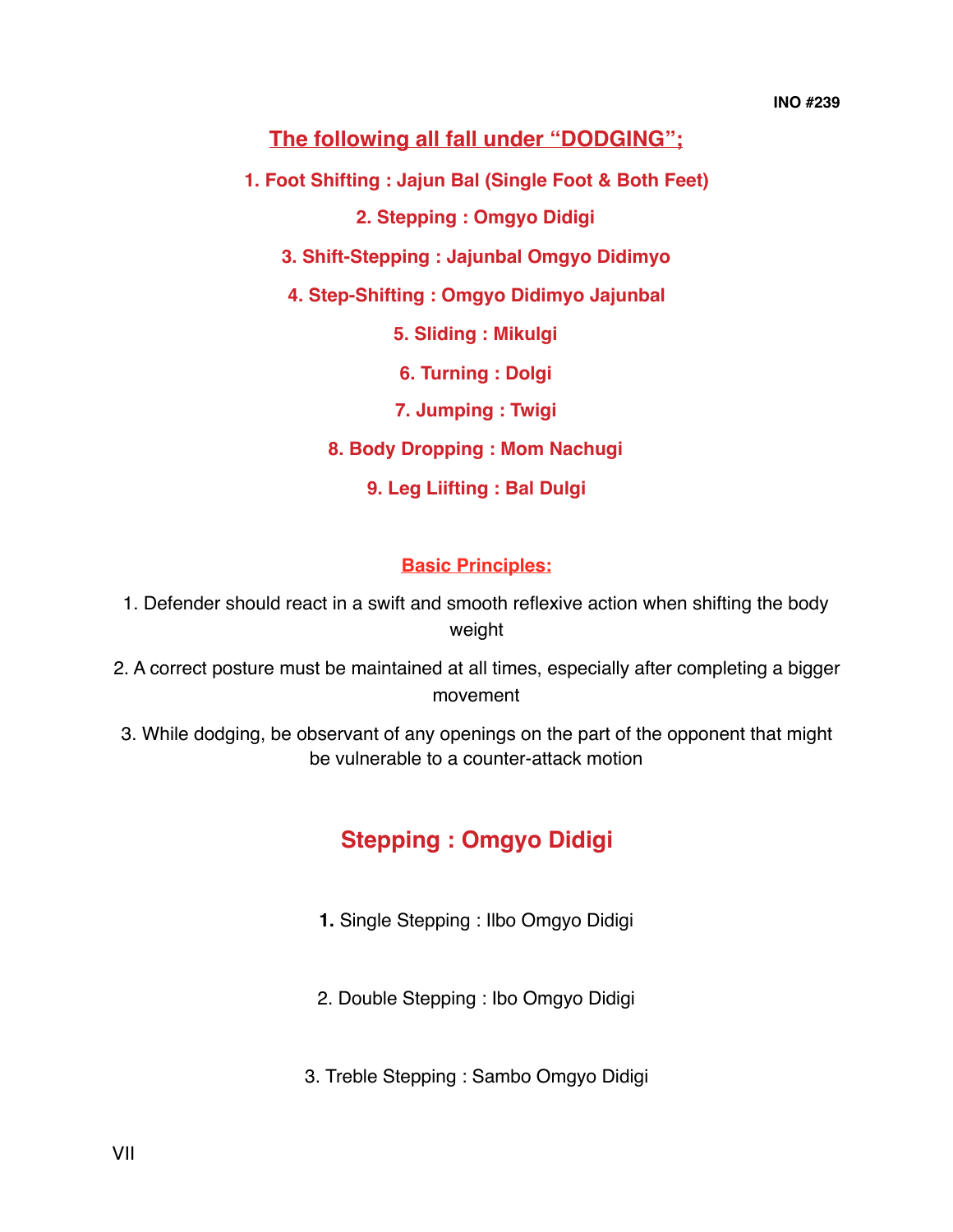- 4. Shift Stepping : Jajunbal Omgyo Didigi
	- a) Single Shift/Single Step
	- b) Double Shifting/Single Step
	- c) Double Shifting/Double Stepping
- 5. Step Shifting : Omgyo Didimyo Jajunbal
	- a) Single Step/Single Shifting
	- b) Double Steping/Double shifting

# **Sliding : Mikulgi**

- a) Double Slide-Stepping
- b) Double Step-Shift Sliding
	- c) Slide-Shifting
	- d) Shift-Step Sliding

# **Turning : Dolgi**

#### Principals must be observed;

- 1. The ball of the foot is always use as the pivoting point
- 2. Do not lift the heel more than necessary to complete a smooth turning motion
	- 3. The duration of actual turning should be as short as possible
	- 4. The knee of the stationary leg must be slightly bent while turning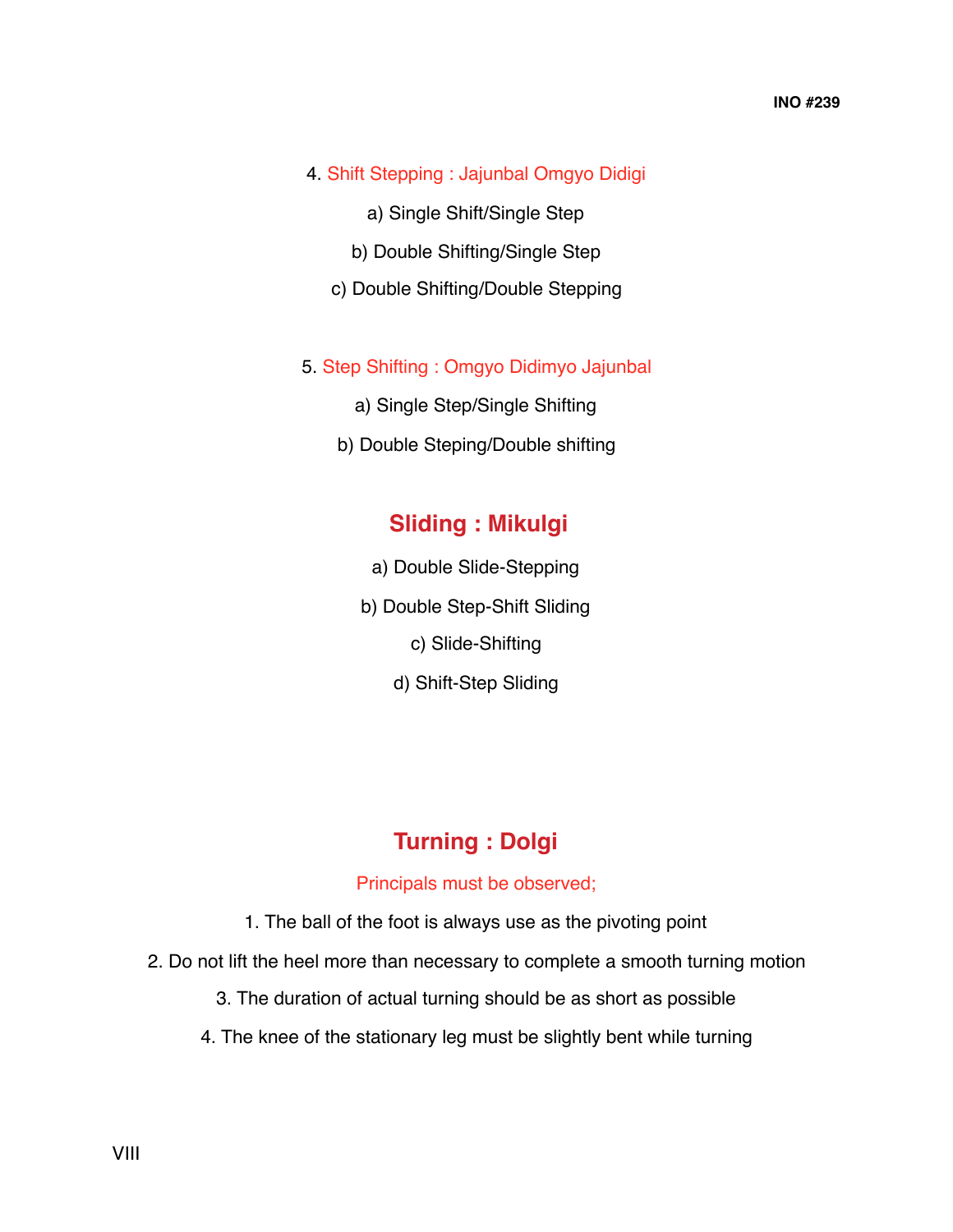# **Spot Turning : Gujari Dolgi**

#### Method #1:

The turn is performed by moving one foot on the midline between the feet

⁃ Clockwise Turning

⁃ Counter-Clockwise Turning

### Method #2:

The turning is performed while pivoting on one foot while slipping the other foot to form the desired stance

⁃ Clockwise Turning

⁃ Counter Clockwise Turning

### Method #3:

The turning is performed after moving one foot to the double shoulder width

⁃ Clockwise Turning

⁃ Counter Clockwise Turning

# **Step Turning : Omgyo Didimyo Dolgi**

- ⁃ Can be combine with Shifting or Sliding motions
- 1. Forward Step Turning : Nagamyo Didimyo Dolgi
- 2. Backward Step Turning : Dwiro Omgyo Didimyo Dolgi

⁃ Clockwise & Counter Clockwise

3. Sideway Step Turning : Omgyo Yop Didimyo Dolgi

⁃ Clockwise & Counter Clockwise